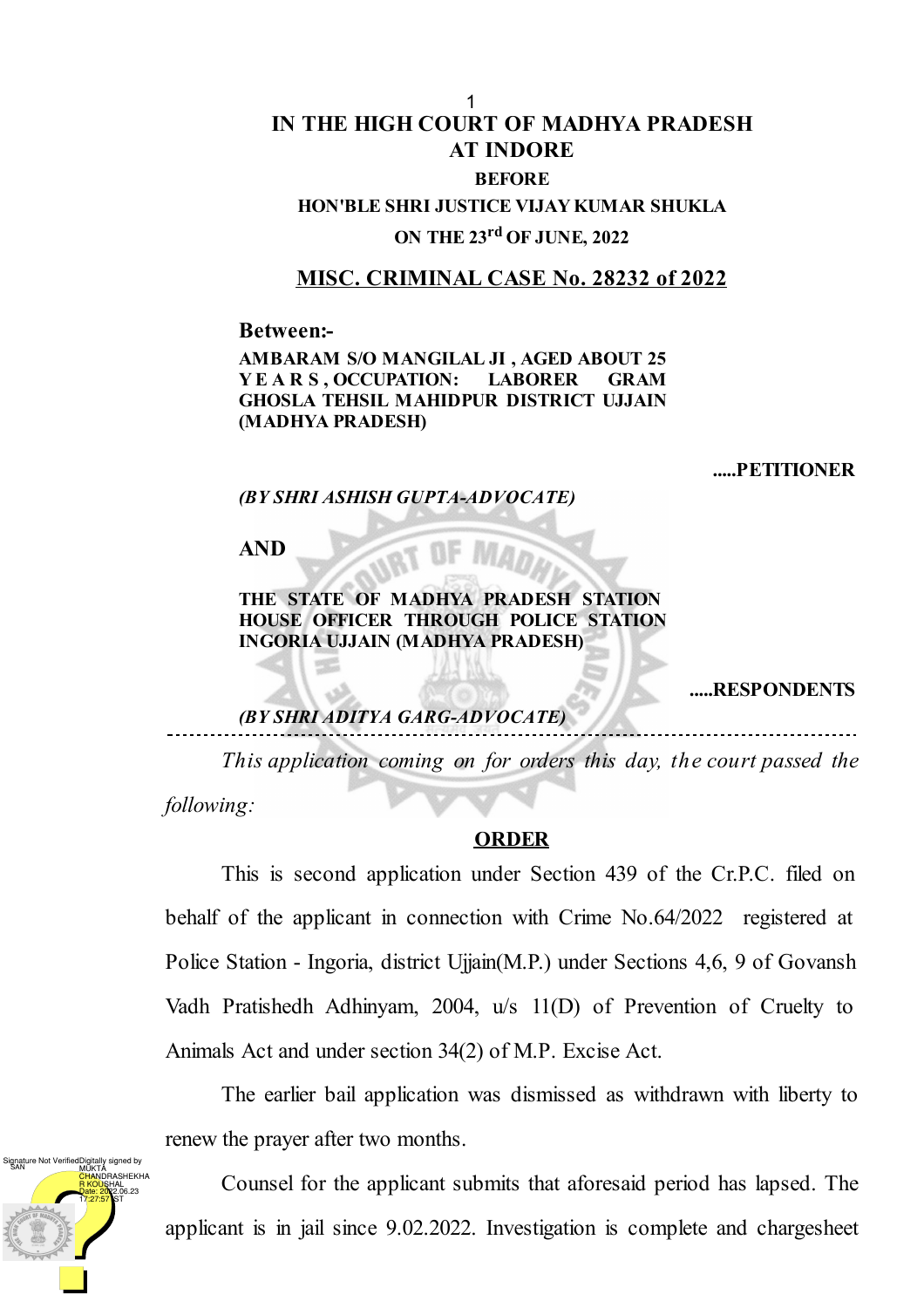has been filed. Applicant is not required for further custodial interrogation. In these circumstances, the applicant be released on bail.

Counsel for the State opposes the prayer for grant of bail on the ground that vehicle was in the name of present applicant and further, there are two cases of Govansh Vadh Pratishedh Adhiniyam registered against the present applicant.

Considering the fact that offence is triable by JMFC, applicant is in jail since 9.2.2022, investigation is completed and chargesheet has been filed, I am of the view that the applicant is entitled for grant of bail.

It is directed that Applicant- Ambaram shall be released from custody upon furnishing a personal bond of Rs.50,000/- (Rupees Fifty Thousand Only) with one surety of the like amount to the satisfaction of the court below.

The applicant is further directed to mark his presence before the concerned police station on 15th day of every month.

It is further made clear that if it is found that the applicant is involved in any other case after being released on bail and if the applicant fails to mark his presence before the concerned police station, this bail order shall stand cancelled automatically without reference to the Court and the Police will be at liberty to arrest the applicant.

A typed copy of this order is being forwarded to the Office of the Advocate General, on their email address, for intimation to the Police Station concerned. The office is requested to forward a copy of this order to the court below.



C.c. as per rules.